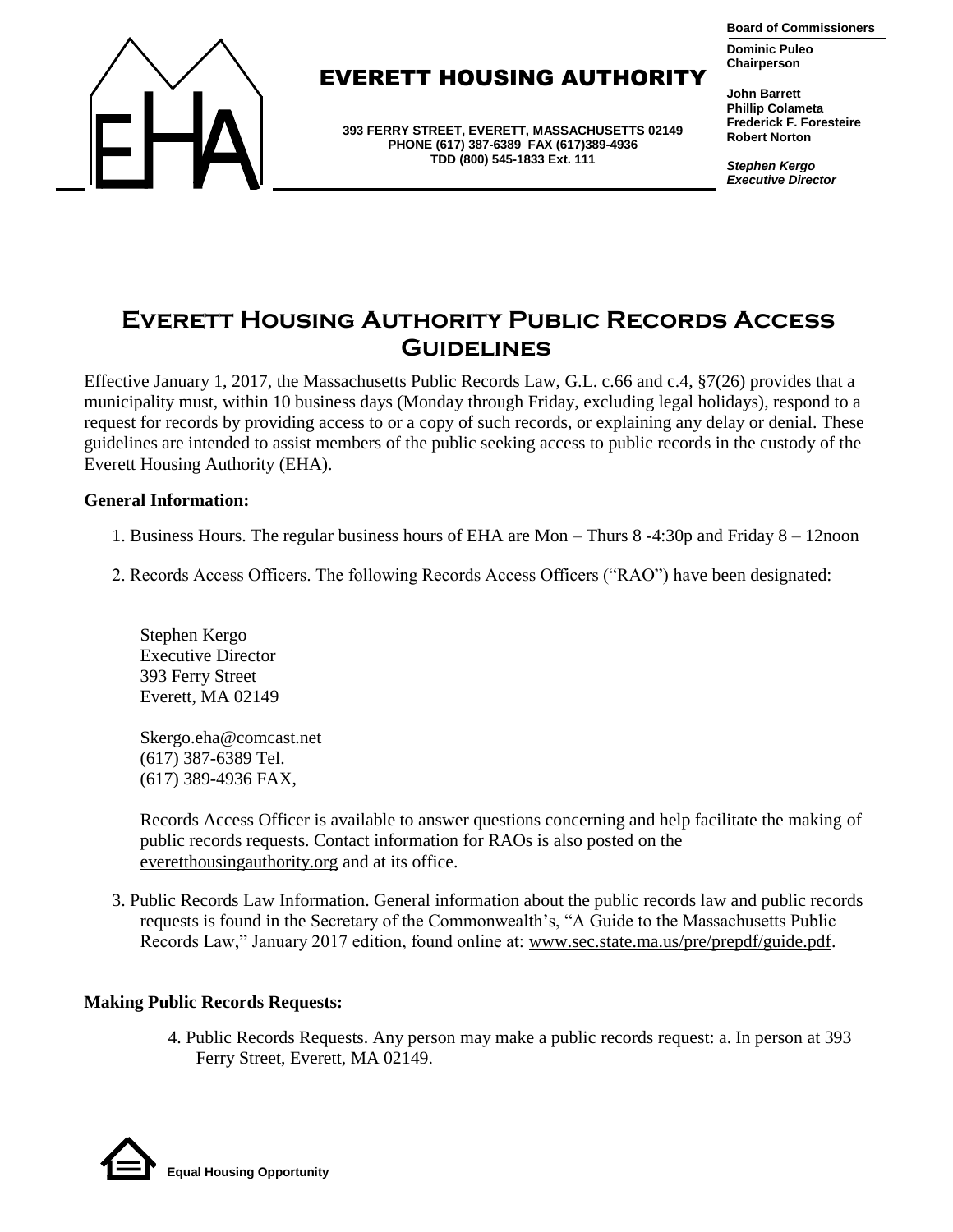- b. By first class mail addressed to the RAO at the RAO's business address set forth above;
- c. By facsimile addressed to the RAO at the business facsimile number set forth above; or
- d. By e-mail addressed to the RAO at the e-mail address set forth above.
- 5. Requests Encouraged to be in Writing. Although not required, it is strongly encouraged that public records requests be in writing to ensure the most efficient and accurate response. All written public records requests, including via email and facsimile, shall be addressed/directed to an RAO, and contain the requester's name and contact information, so that the RAO is able to provide the required response.
- 6. Contact Information. Individuals making in-person requests will not be requested or required to give their names or contact information. For in-person requests that require additional time for a comprehensive response, requesters will be advised to check in periodically with the RAO or department from which records are sought, or requesters may voluntarily provide contact information.
- 7. Specificity of Requests. To facilitate timely responses to public records requests, requests should be as specific as possible, detailing, if known, records custodian(s), and date and subject matter parameters. The more specific the request, the better able the EHA will be to respond, as broad requests often require more extensive staff efforts to locate, review and copy all possibly responsive records.
- 8. Receipt of Requests. Written requests received during normal business hours, as defined in paragraph 1, above, will be considered received on that date. Written requests sent via email or facsimile after normal business hours shall not be considered received until the following business day. Business days shall not include Saturdays, Sundays, and legal holidays.
- 9. Purpose of Request. The RAO will not ask a requester to identify the purpose of the request, but may ask for more information to assist the requester to make an appropriate request and/or to enable the RAO to respond more efficiently.

## **Responses to Public Records Requests:**

- 10. Fees. If fees will be assessed, a written estimate of the same will be provided to the Requester.
- 11. Response if Longer than 10 Days or Denial in Whole or in Part. If a full response, including provision of records, cannot be made within 10 business days of receipt of the request, the RAO or designee will respond to the requester in writing: explaining the anticipated time frame for complete response; identifying any records that the EHA does not have in its custody; identifying records which the EHA does not expect will be provided, or that will be redacted, specifying the relevant exemption

and its application to the requested record or portion thereof; providing a good faith fee estimate; and including a statement of appeal rights.

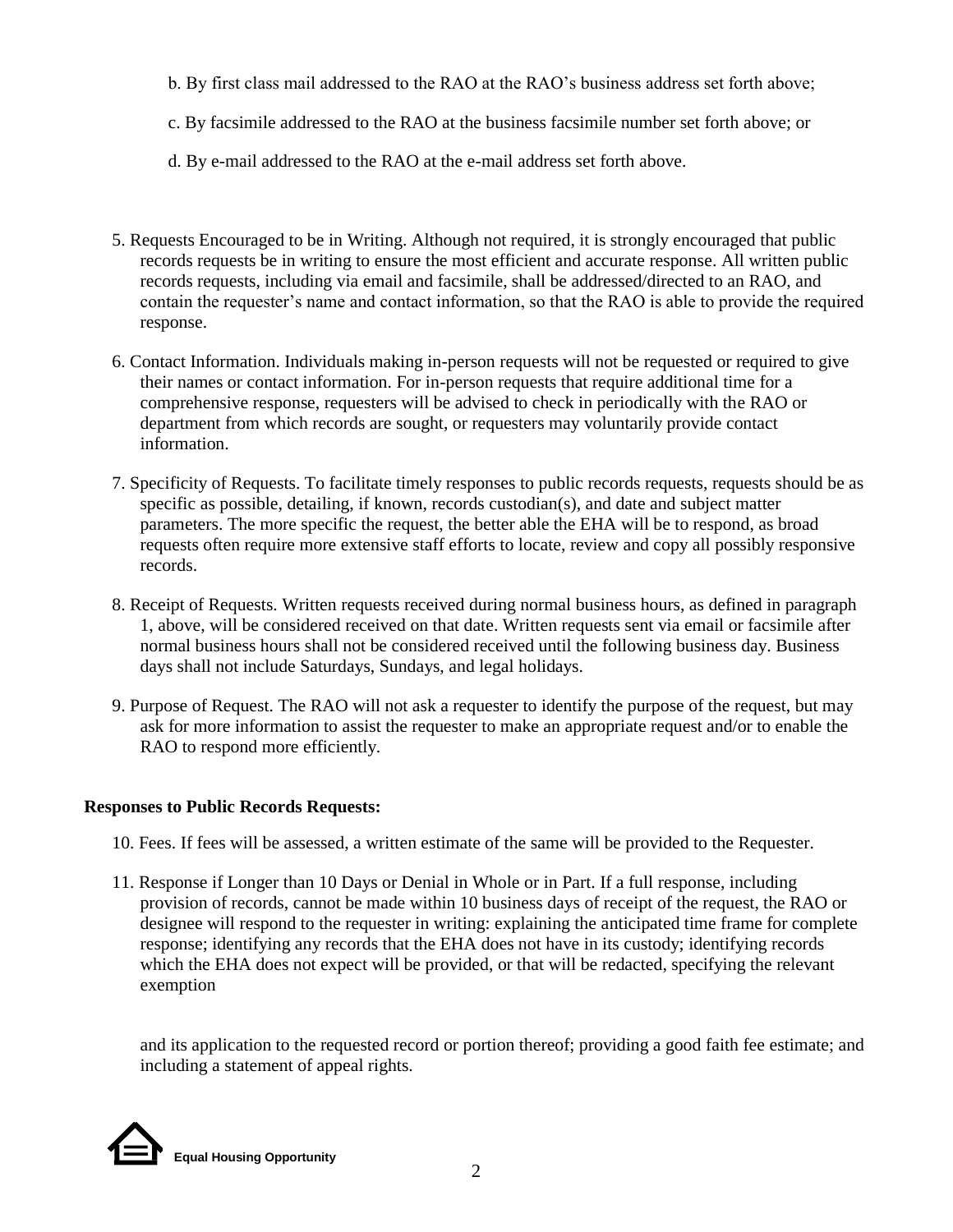- 12. Clarification of Request. Depending upon the scope of the request, the requester may be asked to clarify the request, provide more specific detail, and/or agree to a voluntary extension of time for the [City/Town] to respond fully to the request.
- 13. Time for Response. Typically, a complete response will be provided within 25 business days of receipt of the requests. If, due to the scope of the request, the need for redactions, or other complications, the EHA is concerned that it will not be able to provide a complete response within that time frame, the EHA may ask the requester for an extension of time to comply or petition the Supervisor of Public Records or additional time.
- 14. Publicly Available Records. The EHA maintains a searchable website at everetthousingauthority.org where certain public records are available for inspection, downloading or printing. If a request seeks documents publicly available on the EHA website, the requester will be directed to the website in satisfaction of the request, unless the requester does not have the ability to receive or access the records in a usable electronic form.
- 15. Electronic Records Delivery Preference. To the extent feasible, the RAO or designee will provide public records in response to a request by electronic means unless the record is not available electronically or the requester does not have the ability to receive or access the records electronically. To the extent available and feasible, the RAO will provide an electronic record in the requester's preferred format.
- 16. Request for Records to be mailed. Should a requester seek to have responsive records provided by mail, the requester will be charged the actual cost of postage, using the least expensive form of mailing possible, unless the requester requests, and agrees to pay for, an expedited form of mailing and such fees are paid in advance.
- 17. Creation of Records. EHA is only required to provide records that are in existence at the time of a request and is not required to create a new record to accommodate a specific request.
- 18. Answering Questions. The EHA is not required to answer questions in response to a public records request.
- 19. Supplementing Responses. The EHA is not required to supplement its response to a previous public records request in the event that responsive records are created in the future.
- 20. Unique Right of Access. Pursuant to the provisions of 950 CMR 32.06(1)(g) , if a requester or requester's representative (such as an attorney), has "a unique right of access by statutory, regulatory, judicial or other applicable means", a request for records will not be considered a G.L. c.66, §10 public records request.

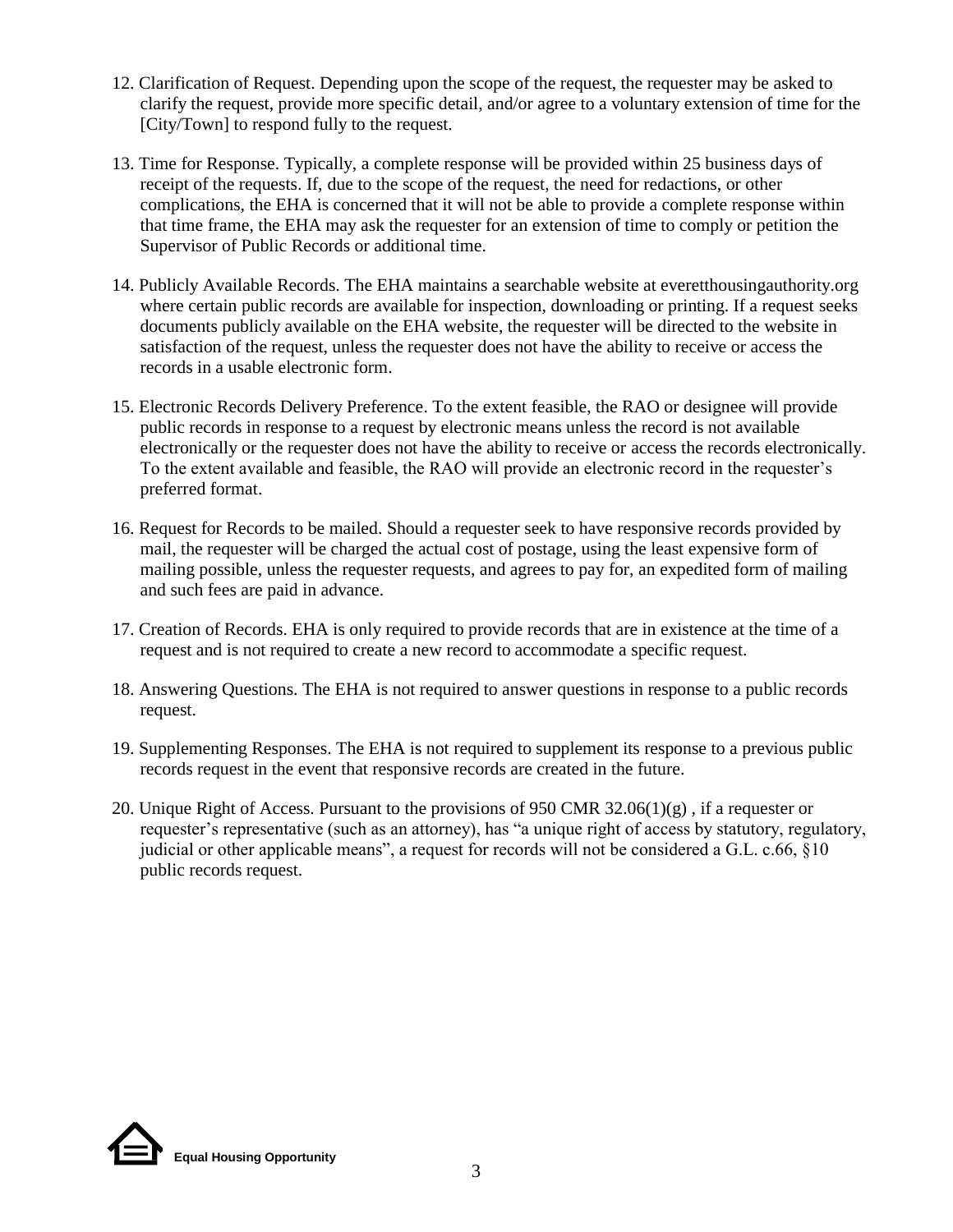### Boston • Hyannis • Lenox • Northampton • Worcester • www.k-plaw.com **Categories of Records:**

21. Municipal Records Retention Schedule, issued by the Supervisor of Public Records, and found at https://www.sec.state.ma.us/arc/arcpdf/Municipal\_Retention\_Schedule\_20161109.pdf, which schedule identifies various categories of records maintained by municipal departments and so-called "records in common".

## **Exemptions:**

23. Exemptions/Redaction/Withholding. Some public records, or portions of records, may not be provided in response to a public records request because EHA has determined such records to be exempt from disclosure pursuant to the provisions of G.L. c.4, §7(26), the attorney-client privilege, or other applicable exemptions or common law privileges. For more information about exemptions to the Public Records Law, see the Secretary of the Commonwealth's, "A Guide to the Massachusetts Public Records Law," January 2017 edition, available at www.sec.state.ma.us/pre/prepdf/guide.pdf.

#### **Fees:**

- 24. Reasonable Fees. In some circumstances, EHA may assess a reasonable fee for the production of public records.
	- 25. Categories of Permissible Charges. Permissible charges include, but are not limited to: a. five cents (\$0.05) per page of black and white printouts or copies;
	- b. actual cost for storage devices or materials such as CDs or thumb/flash drives;
	- c. actual cost for duplication of records not susceptible to ordinary means of reproduction, such as color copies and large format plans;
	- d. postage fees (where applicable; see paragraph 15, above); and
	- e. fees for employee time required to satisfy a public records request (see paragraph 26 below).

No copying fee will be charged for records provided in electronic form.

26. Employee Time for Locating and Segregating Records. A fee may be charged for employee time necessary to identify, locate, and compile the records requested. A fee may also be charged for employee time necessary to review, and, as applicable, segregate and/or redact information exempt from public disclosure. The hourly rate for such fees shall be the hourly rate of the lowest paid employee capable of performing the task, provided, however, that this hourly rate shall not exceed twenty-five dollars (\$25.00) per

hour, unless the EHA has obtained the approval of the State Supervisor of Public Records to charge a higher hourly rate. Depending upon the nature of the request, different rates may be charged for different types of work (i.e., a different hourly rate for search time and a different hourly rate for segregation/redaction time).